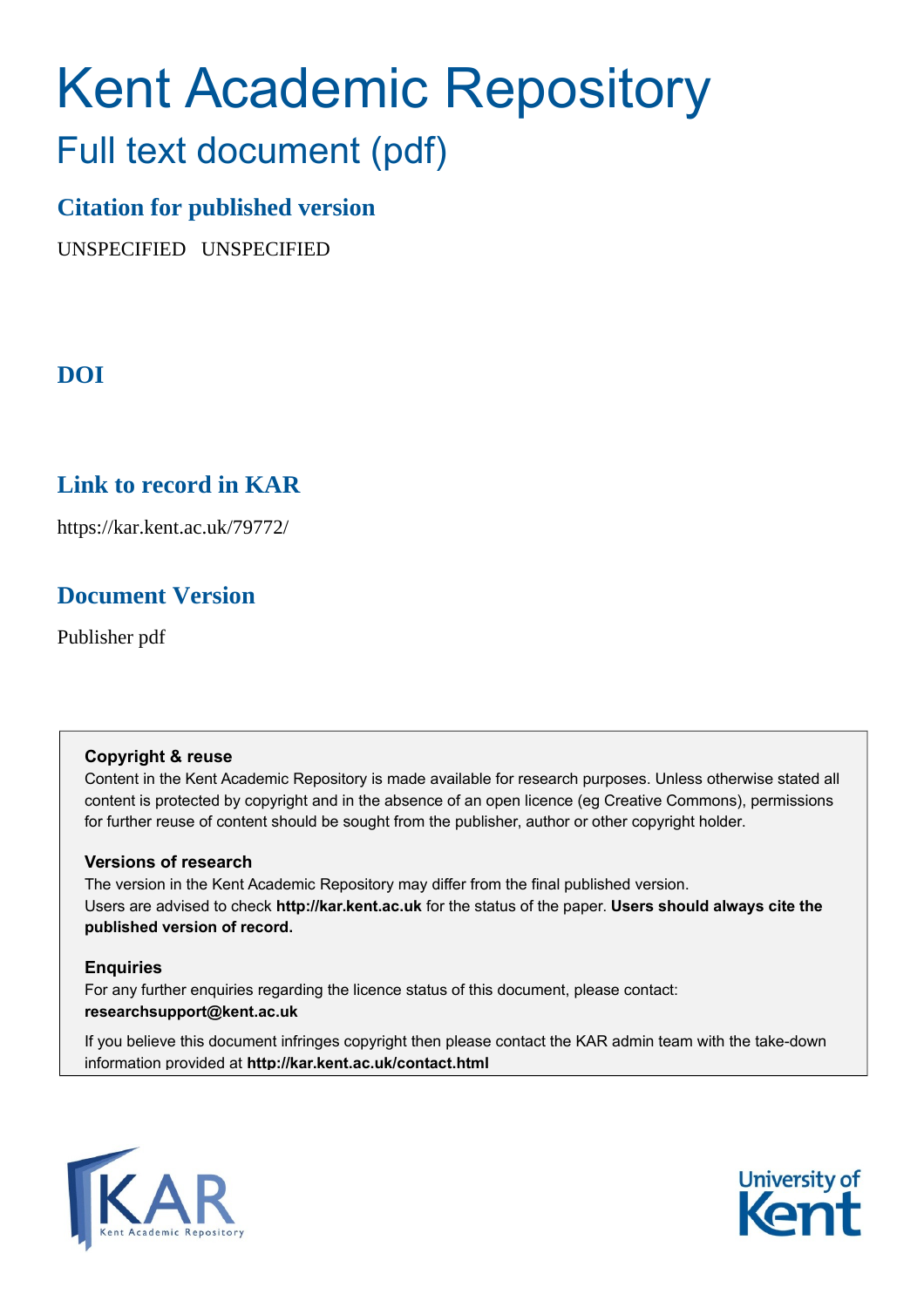

Available online at www.sciencedirect.com



Procedia CIRP 59 (2017) 133 - 138



The 5th International Conference on Through-life Engineering Services (TESConf 2016)

### A multi-stage remanufacturing approach for life extension of safety critical systems

#### Isaac Animah, Mahmood Shafiee\*, Nigel Simms, Ashutosh Tiwari

*Cranfield University, Bedford MK43 0AL, United Kingdom* \* Corresponding author. Tel.: +44 1234 750111. *E-mail address:* m.shafiee@cranfield.ac.uk

#### **Abstract**

Life extension of safety critical systems is gaining popularity in many industries due to the increasing demand in world's energy consumption and the strong desire to reduce carbon emissions by different countries. Identification and implementation of a suitable life extension strategy enables safety critical systems to perform their intended functions under stated condition for an extended period of time beyond original design life. In the past, the viability analysis of life extension strategies has been undertaken based on the accumulated knowledge and experience of Original Equipment Manufacturer (OEM), maintenance engineers and inspectors. These approaches involving expert judgement are qualitative in nature and based on conservative assumptions, which may lead to inaccurate conclusion or misleading recommendations to asset managers. Therefore, it is crucial to develop an approach consisting of methods to determine the technical condition of components, estimate the cost of life extension interventions and to analyze carbon footprints. "Remanufacturing" is considered as a suitable end-of-life strategy that can help reduce the overall environmental burden from the product by processing waste materials while at the same time keeping reliability high. Due to the advantages of remanufacturing, it is widely applied for life extension purposes in safety critical industries such as offshore oil and gas, nuclear power, petrochemical, renewable energy, rail transport, aviation, shipping, and electricity distribution and transmission. In this paper, a multi-stage approach is presented to analyze the impact of remanufacturing of safety critical systems on the performance of industrial operations in terms of total cost and carbon footprint. In this approach, the equipment health status is determined by modelling the degradation of the system and then the maintenance costs and carbon footprint are calculated. For the purpose of clarity, the proposed model is applied to an air compressor system and the results are discussed.

© 2016 The Authors. Published by Elsevier B.V. © 2016 The Authors. Published by Elsevier B.V. This is an open access article under the CC BY-NC-ND license (http://creativecommons.org/licenses/by-nc-nd/4.0/).

Peer-review under responsibility of the scientific committee of the The 5th International Conference on Through-life Engineering Services (TESConf 2016)

*Keywords:* Life extension, Remanufacturing, Safety critical asset, Reliability, Maintenance, Greenhouse gases emission.

#### **1. Introduction**

Life extension is an end-of-life strategy used to restore the reliability of ageing safety critical systems. The decision whether to extend the service life of assets is often made based on technical and economic analyses [1], i.e. the fitness-forservice (FFS) condition of the asset is assessed alongside economic evaluations of the required intervention. According to Brandt and Mohd Sarif [2], these analyses must demonstrate that the system is safe and reliable for continuous operation beyond original design life.

Extending the service life of safety related systems can help achieve important goals of sustainability—social, environment and economic [3]. Strategies such as remanufacturing,

refurbishment, replacement and reuse are identified as suitable end-of-life interventions. Nonetheless, remanufacturing is considered as one of the most suitable life extension options that can help reduce the overall environmental burden from the product by processing waste materials while at the same time keeping reliability high. It is a process often used to recover the value of a product by replacing some components with reprocessed used parts to restore the product to a likenew condition  $[4]$ . According to  $[5-8]$ , remanufacturing involves processes to return an existing system to Original Equipment Manufacturer (OEM)'s functional specifications with warranty. Naeem *et al.* [9] considered remanufacturing as

2212-8271 © 2016 The Authors. Published by Elsevier B.V. This is an open access article under the CC BY-NC-ND license (http://creativecommons.org/licenses/by-nc-nd/4.0/).

Peer-review under responsibility of the scientific committee of the The 5th International Conference on Through-life Engineering Services (TESConf 2016) doi: 10.1016/j.procir.2016.10.004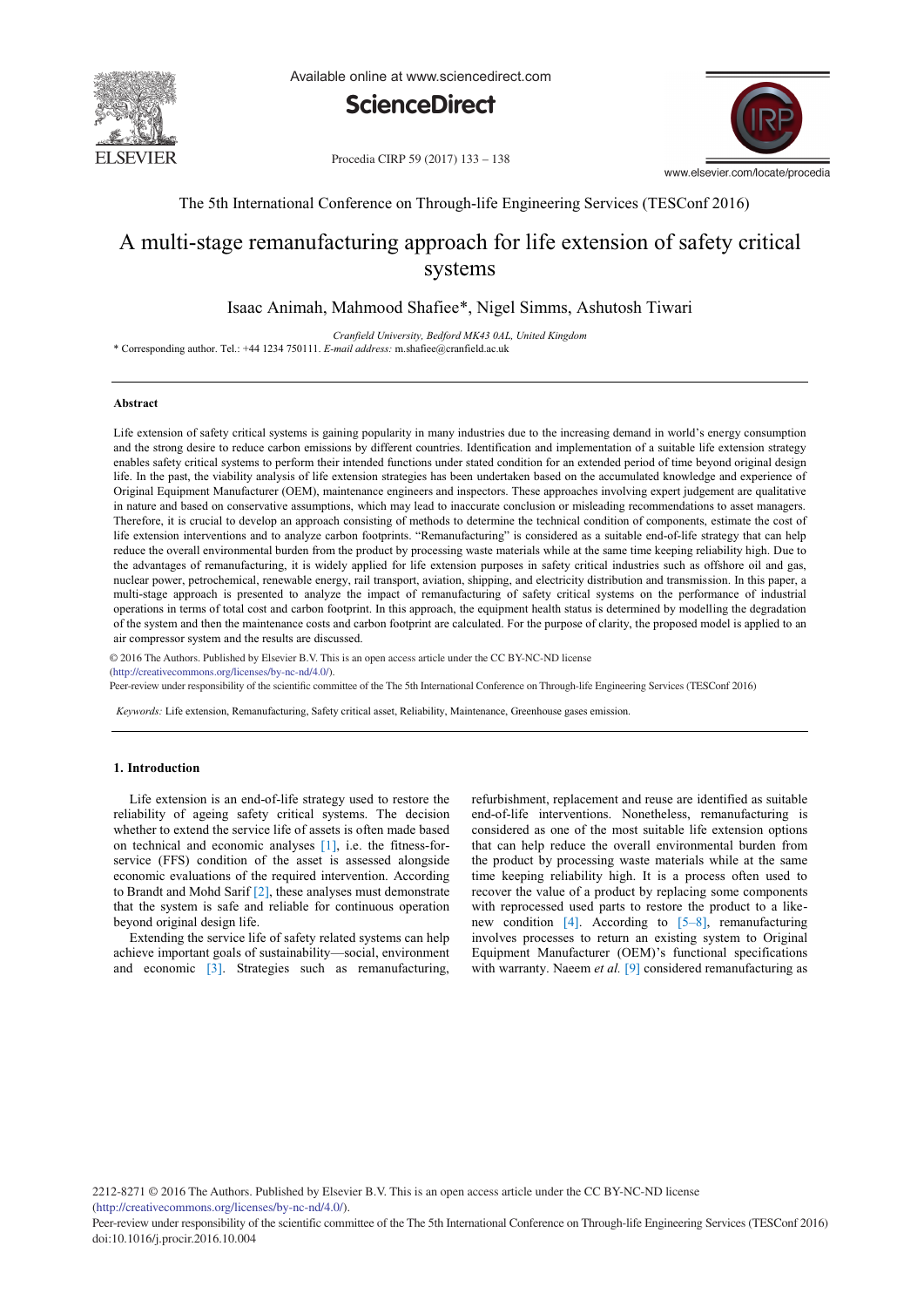a process of rebuilding or reconditioning and overhauling of systems. The study suggested that the aim of remanufacturing is to restore a product to as-good-as-new (AGAN) condition through the use of procedures in a factory environment. Ilgin and Gupta [10] suggested that remanufacturing comprises a series of actions to rebuild or recondition a set of components to like-new condition. The following steps are usually involved in remanufacturing: disassembling, cleaning and washing, machining operations, replacement of parts, assembling and testing [3].

Remanufacturing is often confused with reconditioning, recycling and repair due to similarities in process, however remanufacturing differs from these strategies. Recycling occurs at component level in contrast to raw material level as in the case of remanufacturing [4]. On the other hand, reconditioning process recovers equipment to working condition without equivalent warranty to newly manufactured systems from OEMs, whereas repair involves rectifying specific faults to return damaged equipment to functional status.

The remanufacturing industry in the USA is now a major source of economic wealth and employment and is applied to a wide range of products, such as vending machines, photocopiers, electronics, aircraft parts and automotive components. In 2004, there were 73,000 remanufacturing companies in the USA providing direct employment of 480,000 personnel with annual economic value estimated at \$53 billion [7]. Rathore *et al.* [11] investigated whether remanufactured products could be accepted by Indian consumers and how these will fit into the Indian market.

In the past, the evaluation of impact of life extension interventions on asset performance has been based on the accumulated knowledge and experience of OEM, engineers and inspectors. However, experts' judgement and experience do not necessarily lead to optimal solutions due to the complexities of industrial safety critical systems and their degradation processes. Also, existing approaches are not flexible and less structured. Life extension decision making is a dynamic and iterative process requiring cooperation of various parts (elements) of a system. In order to address the shortcomings of the existing approaches, it is required to develop a unified approach for life extension decision making of safety critical systems and economic analysis of corresponding interventions which captures the interactions between various segments within an organization.

In this paper, a multi agent-based architecture is proposed to aid life extension decision making process of safety critical systems. Multi agent-based approach has so far been used in various applications including supply chain management [12, 13], power distribution [14], scheduling [15–18], maintenance planning and optimization [19–22] to ensure pro-activeness, autonomy, interaction, communication, distributed decision making and collaboration among segments of a complex system for efficient decision-making. The rationale behind selecting this approach is to break down the life extension decision making problem into several smaller and simpler problems handled by multiple entities of the asset management organization. The impacts of remanufacturing on the performance of safety critical assets in terms of total cost and the amount of carbon dioxide emissions are analysed and the results are illustrated by a case study of an air compressor system.

The rest of the paper is organized as follows. Section 2 presents the agent-based architecture for life extension decision making problem and its features are explained. In Section 3, the cost functions for maintenance and remanufacturing are derived. Section 4 illustrates the applicability of the proposed approach and finally, Section 5 concludes the paper.

#### **Nomenclature**

| EHI           | equipment health index                                          |
|---------------|-----------------------------------------------------------------|
| $C_{PM}$      | cost of preventive maintenance (PM)                             |
| $C_{CM}$      | cost of corrective maintenance (CM)                             |
| $C_{REM}$     | cost of remanufacturing                                         |
| $C_D$         | cost of system downtime                                         |
| $C_M$         | cost of manufacturing a new safety element                      |
| $CF_{PM}$     | carbon footprint due to PM                                      |
| $CF_{CM}$     | carbon footprint due to CM                                      |
| $CF_{REM}$    | carbon footprint due to remanufacturing                         |
| $CF_M$        | carbon footprint due to manufacturing a new system              |
| Χ             | binary variable $\{0,1\}$                                       |
| RCR           | remanufacturing cost rate                                       |
| <b>RCFR</b>   | remanufacturing carbon footprint rate                           |
| n             | number of safety equipment                                      |
| $f_i(j+1)$    | probability that a failure occurring at the instant $j+1$ stops |
|               | the safety equipment <i>i</i> from functioning                  |
| $R_i (j+1)$   | probability that the safety equipment $i$ is remanufactured     |
|               | at the instant $j+1$                                            |
| $deg(i+1)$    | time-dependent degradation condition at the instant $j+1$       |
| ψ             | empirical value                                                 |
| $\gamma_i(j)$ | coefficient of the effect of external conditions                |
| $C_m(j)$      | total cost of maintenance at the instant j                      |
| CF(j)         | total carbon footprint at the instant j                         |

#### **2. The proposed approach**

Extending the service life of industrial safety systems is a complex task because it is often subjected to several constraints such as lack of appropriate procedures, unavailability of qualified personnel, shortage of spare parts and poor logistics support such as inaccessibility to specialized equipment. Due to the uncertainties involved in the life extension decision making, decomposition of the system into several interacting components and considering each component separately may be an effective way of modeling the degradation of safety critical systems. Multiagent architecture, where the system is decomposed into several interconnecting parts can be a useful approach for estimating the impact of remanufacturing on industrial operations during life extension. We propose a multi agent architecture in which each part of the system consists of one or more autonomous agents as shown in Figure 1.



Figure 1. Multi-agent architecture: agents and their interconnections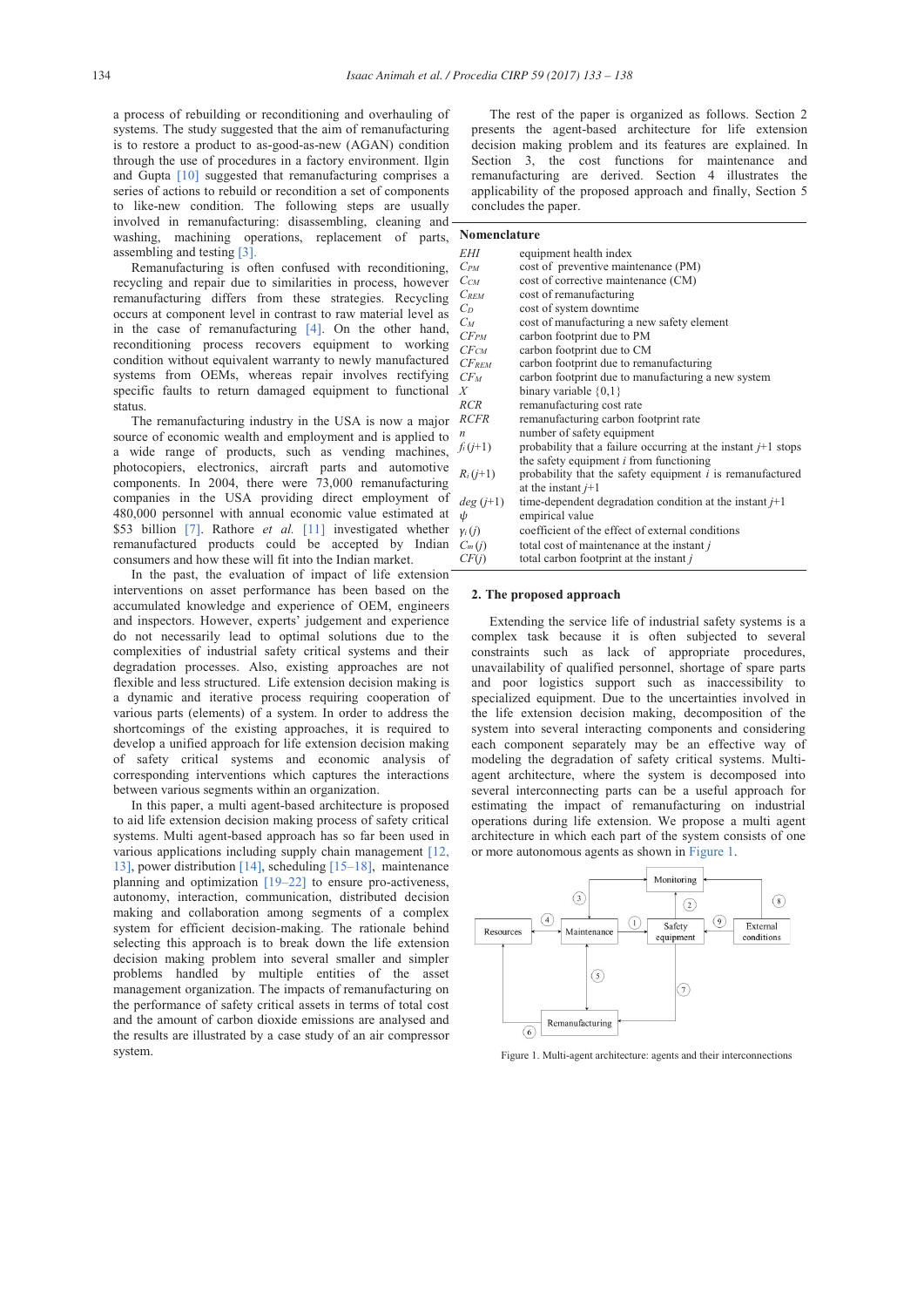As shown, the agents included in the life extension decision making problem are: safety equipment, monitoring, maintenance policies, resources (human or technical), external conditions, and remanufacturing. The following subsections explain the role, behavior, composition and the interaction of various agents.

#### *2.1. Safety equipment*

A safety equipment is described by a number of factors representing the condition of the components through Equipment Health Index (*EHI*), and the production commodity (e.g. energy, compressed air, oil and gas). Each system is considered autonomous in order to allow each element to interact with other agents such as maintenance, monitoring and external conditions as illustrated in Figure 2.



Figure 2. The composition of the safety equipment and its interactions with other agents.

In Figure 2, the composition of the safety equipment and its interactions with other agents are presented. The equipment conditions are based on degradation condition and production level that are influenced by internal variables (e.g. failures that cause downtime and affect production level, preventive maintenance interventions that decrease the degradation rate of the safety equipment) and external variables that are associated with other agents. For example, the weather condition is considered as an external variable affecting the degradation of the safety equipment and resulting in larger failure rate. The maintenance actions improve the degradation condition and production level of the safety equipment. It is assumed that the safety equipment shutdowns during maintenance and remanufacturing processes. However, since the safety equipment is considered to be at the 'wear-out' stage of the so called 'bathtub curve' with an increasing failure rate, the maintenance will bring back the safety equipment to an operating state between asgood-as-new (AGAN) and as-bad-as-old (ABAO), implying *imperfect* maintenance [23].

*EHI* considers time-dependent degradation varying from 10 (the safety equipment is remanufactured to like-new condition with equivalent warranty to OEM) to 0 (the safety equipment has failed). The *EHI* of a safety equipment decreases with time due to ageing mechanisms such as wear and corrosion due to weather and operational conditions. Therefore, the *EHI* of the safety equipment *i* at the instant *j*+1 is expressed as:

$$
EHI_i(j+1) =
$$
\n
$$
\begin{cases}\n0 & \text{if } f_i(j+1) = 1 \\
EHI_{\text{max}} & \text{if } R_i(j+1) = 1 \\
\gamma_i(j).[EHI_i(j) - \text{deg}(j+1)] & otherwise\n\end{cases}
$$

where  $f_i$  ( $j+1$ ) represents the probability that a failure occurring at the instant  $j+1$  stops the safety equipment  $i$  from functioning. It is assumed to follow the Weibull distribution function. *EHI* max is the value of *EHI* when the safety equipment condition after remanufacturing action becomes like-new. In this case, *EHI* <sub>max</sub> is assigned a value of 10.  $R_i$  $(j+1)$  is a variable equalling to one if the safety equipment *i* is remanufactured; otherwise, it will be zero.  $deg(j+1)$  represents the status of degradation of the safety equipment in time and is assumed to be proportional to the health condition of the safety equipment, i.e.,  $EHI_{\text{max}} - EH(I)$ . Then, the degradation model is expressed as:

$$
\deg(j+1) = \psi \times \left( EHI_{\text{max}} - EHI(j) \right),\tag{2}
$$

where *ψ* represents an empirical value ensuring that *EHI* will equal to zero at the end of life expectancy, e.g. fifty years. The coefficient  $0 \leq \gamma_i(j) \leq 1$  represents the effect of external conditions on the safety equipment degradation and is calculated using the following equation:

$$
\gamma_i(j) = \gamma_i^1(j) \times \gamma_i^2(j) \times \dots \times \gamma_i^k(j), \qquad (3)
$$

where *k* represents the number of different external conditions to be taken into account, including temperature, wind speed, lighting, etc. The values of  $\gamma_i^k(j)$  are between zero and one (inclusively) and are predicted empirically based on factors such as geographical location, season of the year, etc.

#### *2.2. External events*

The external events may impact degradation status of safety equipment as well as performance of monitoring system. These events represent weather conditions or natural events such as lightning, vandalism, etc. The external event considered in this paper includes the weather effects which depend on variations in meteorological conditions, geographical location of operation, and seasonal changes. The behavior of the external event is defined by a function which predicts weather conditions and determines the impact of weather variations on the functionality of safety equipment.

#### *2.3. Resources*

Dahane *et al.* [22] classified the resources required for life extension of safety critical systems into human and material resources. The human resources required for maintenance and remanufacturing actions includes engineers, technicians and administrative staff. Material resources involve logistics support such as service boat, supply vessel, cranes and spare parts. The use of material resources could result in cost and carbon footprint while human resources only incur cost.

#### *2.4. Maintenance policies*

, (1)

The choice of maintenance policy during the extended life period depends on the efficiency of maintenance actions, cost, available resources and operating conditions. These maintenance policies can be categorized into two groups [24]:

x Preventive maintenance (PM): This maintenance policy is largely dependent on the data gathered on performance of the safety equipment via monitoring systems. It is mainly effective where the failure rate of equipment is increasing. Even though PMs can detect most of the sources of faults before they affect the service, there may still be required some reactive maintenance tasks to take place in response to emergency situations.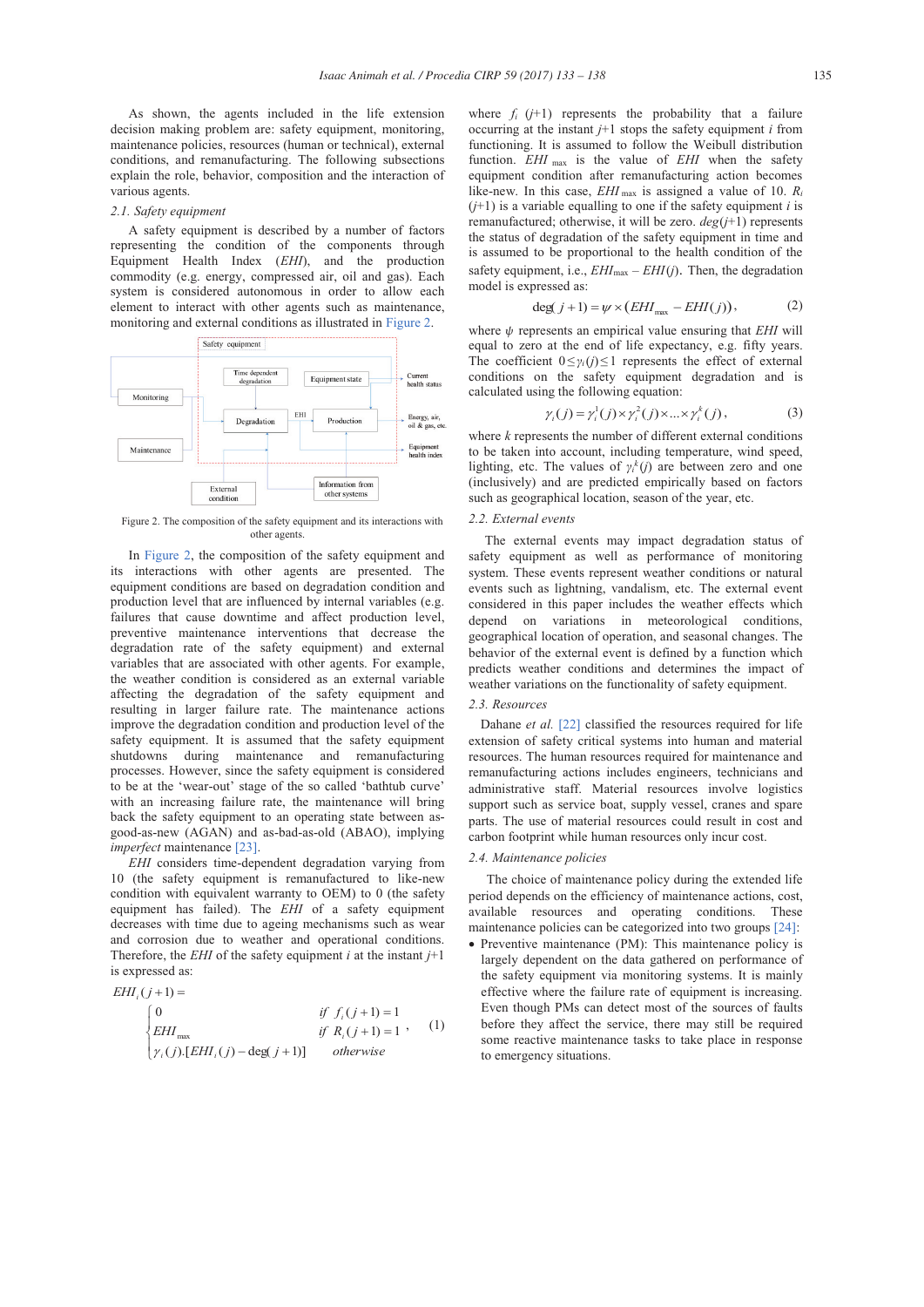$\bullet$  Corrective maintenance (CM): This maintenance action is carried out when a failure stops the safety equipment from functioning. This is often an expensive maintenance policy, since it requires hiring service vessels, equipment and a number of sub-contractors and may result in long downtimes.

#### *2.5. Monitoring system*

 The monitoring system is responsible for data gathering, analysis, planning and scheduling of maintenance activities. Maintenance of the safety equipment is dependent on factors such as degradation level, operational mode, current health status and external conditions. The monitoring system provides information about the safety equipment health status as well as the production levels to ensure that the assets receive timely and reliable maintenance services.

#### *2.6. Remanufacturing*

Remanufacturing restores the degradation condition of a safety equipment to like-new condition (i.e. *EHI*=10). Costs of remanufacturing and the associated carbon footprint are taken into account in this study.

#### **3. Cost modeling and carbon footprint assessment**

#### *3.1 Cost model*

Due to limited resources available for the life extension phase of operation, maintenance cost is considered as a key criterion for decision making. These costs depend on the failure mode, type of maintenance policy, duration for maintenance, weather conditions and the availability of human and material resources. The proposed maintenance cost model interacts with other modules to estimate the total cost of maintenance and associated downtime while safety equipment undergoes scheduled maintenances or remanufacturing. In this cost model, we assumed CM actions are more expensive than PMs and they result in longer downtimes. It is assumed that monitoring system has been already installed and therefore the capital cost of monitoring system is not included. The total of cost maintenance at the instant *j* over the life extension period,  $C_m(j)$  is expressed as:

$$
C_m(j) = \sum_{i=1}^{n} [C_{PM_i}(j) \times X_{PM_i}(j)
$$
  
+  $C_{CM_i}(j) \times X_{CM_i}(j) + C_{D_i}(j) \times X_{D_i}(j)]$ , (4)

where *n* represents the number of safety equipment,  $C_{PM_i}(j)$  and  $C_{CM_i}(j)$  are the cost of, respectively, PM and CM actions for the safety equipment *i* at an instant *j*,  $X_{PM_i}(j)$  and  $X_{CM_i}(j)$  are binary variables defined as below:

$$
X_{PM(CM)_i}(j) = \begin{cases} 1 & \text{if PM (CM) is conducted on safety equipment } i \\ & \text{at the instant } j \\ 0 & otherwise \end{cases}
$$
 (5)

 $C_{D_i}(j)$  is the cost of downtime for the safety equipment *i* at the instant *j*, and  $X_{D_i}(j)$  represents a binary variable that is defined by:

If the safety equipment stops during maintenance action occurring at the instant 
$$
j
$$

$$
X_{D_i}(j) = \begin{cases} \text{action occurring at the instant } j \\ 0 & \text{otherwise} \end{cases}
$$
 (6)

On the other side, the total cost of remanufacturing depends on the processes involved in performing the remanufacturing action. The total cost of remanufacturing at the instant *j*,  $C_{REM}(i)$  can be expressed as:

$$
C_{REM}(j) = \sum_{i=1}^{n} [C_{REM_i}(j) + C_{D_i}(j) \times Y_{D_i}(j)] , \qquad (7)
$$

where  $C_{\text{REM}_i}(j)$  represents the cost of remanufacturing at the instant *j* and is assumed to be linear proportion to cost of manufacturing a new safety element  $(C_M)$ , i.e.  $[12]$ ,

$$
C_{\text{REM}_i}(j) = RCR \times C_{M_i} \tag{8}
$$

where  $0 < RCR < 1$  is the remanufacturing cost rate.  $Y_{D_i}(j)$  represents a binary variable that is defined by:

$$
Y_{D_i}(j) = \begin{cases} 1 & \text{if the safety equipment stops during remainderuring} \\ & \text{at the instant } j \\ 0 & otherwise \end{cases}
$$
 (9)

The total cost of maintenance and remanufacturing actions over the life extension period *T* is calculated as:

$$
TC = \sum_{j=1}^{T} [C_m(j) + C_{REM}(j)] \tag{10}
$$

where  $C_m(j)$  and  $C_{REM}$  (*j*) are given by Eqs. (4) and (7), respectively.

#### *3.2 Carbon footprint assessment*

The carbon footprint is determined by calculating the greenhouse gas (GHG) emissions of the safety equipment during maintenance and remanufacturing processes. It includes direct and indirect emissions. In this study, we consider direct emission sources of GHG during the phases of maintenance and remanufacturing. Thus, the total carbon footprint at the instant  $j$ ,  $CF(j)$  is expressed as:

$$
CF(j) = \sum_{i=1}^{n} [CF_{PM_i}(j) \times X_{PM_i}(j) + CF_{RM_i}(j) \times X_{CM_i}(j) + CF_{REM_i}(j)],
$$
\n(11)

where  $CF_{PM_i}(j)$ ,  $CF_{CM_i}(j)$  and  $CF_{REM_i}(j)$  represent the carbon footprint due to, respectively, PM, CM and remanufacturing of the safety equipment *i* at the instant *j*. The carbon footprint due to remanufacturing action can be calculated using the below equation [11]:

$$
CF_{REM_i}(j) = RCFR \times CF_{M_i} \t\t(12)
$$

where *RCFR* is the remanufacturing carbon footprint rate and  $CF<sub>M</sub>$  is the carbon footprint due to manufacturing a safety element. Therefore, the total carbon footprint over the life extension period *T* is expressed as:

$$
TCF = \sum_{j=1}^{T} CF(j), \qquad (13)
$$

where  $CF(j)$  is given by Eq. (11).

*3.3 Model interactions*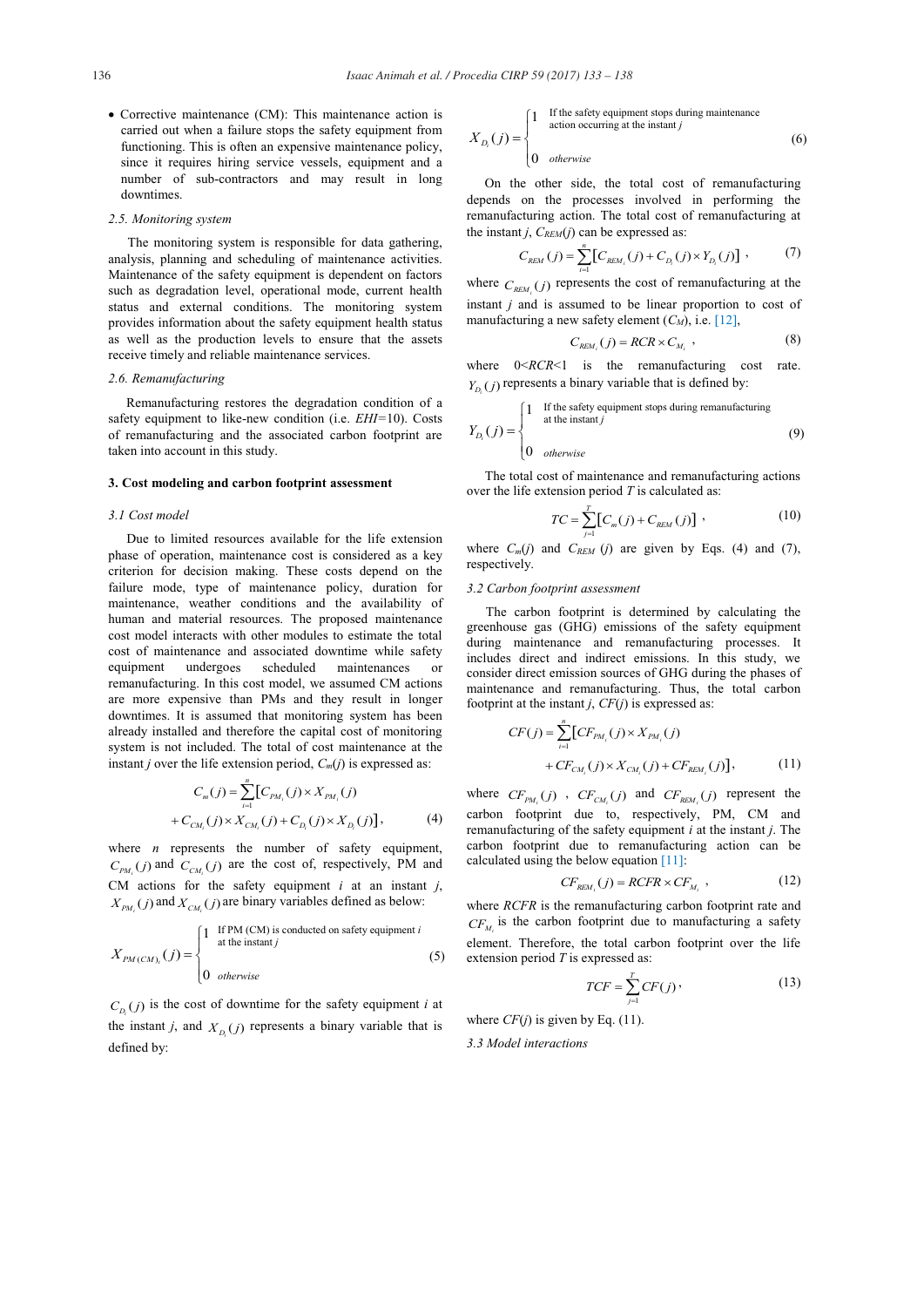In safety critical systems there may exist interactions, communication and exchange of information between different elements. The safety equipment can be affected by external events which impact degradation status and production levels. The monitoring system performs assessment to determine the condition of safety equipment and suggests whether any of the components requires maintenance service. In the case of maintenance, an appropriate maintenance policy is identified and the maintenance resources to undertake the actions are dispatched as needed. The degradation level of the safety equipment is monitored on a regular basis to avoid catastrophic failures. Figure 3 shows the relationship diagram of the safety equipment incorporating the decisions to be made for life extension.



Figure 3. The relationship diagram of a safety equipment for life extension.

When maintenance or remanufacturing task is conformed, the data is recorded and asset returns back to service. Also, the safety equipment cannot be maintained or remanufactured for an infinite time, so there is a threshold of designated life span. At the end of lifetime, the safety equipment is considered for disposal. Table 1 gives the tasks to be carried out and the decisions to be made by each module for life extension of a safety critical asset.

Table 1. Actions and decisions for life extension of safety critical systems.

| Decision                          | Agent                           | Condition                                                             | Actions to                                                                                        |
|-----------------------------------|---------------------------------|-----------------------------------------------------------------------|---------------------------------------------------------------------------------------------------|
|                                   |                                 |                                                                       | achieve decision                                                                                  |
| Condition data                    | Monitoring                      | Data analysis                                                         | Extract data and<br>provide results of<br>monitoring                                              |
| Maintenance<br>scheduling         | Monitoring                      | Duration<br>maintenance                                               | for Determine<br>the<br>next available date<br>for maintenance.                                   |
| Reliable<br>maintenance<br>action | Maintenance                     | Degradation<br>and availability<br>resource agent                     | level, Arrange<br>of maintenance<br>personnel<br>and<br>safety<br>repair<br>equipment             |
|                                   | Remanufacturing Remanufacturing | Availability<br>resource agent<br>and<br>remanufacturing<br>threshold | of Reconditioning of<br>safety equipment<br>and reset of safety<br>equipment<br>degradation level |
| Degradation                       | Safety<br>equipment             | Weather,<br>degradation<br>level<br>and failure rate                  | Estimation<br>of<br>safety equipment<br>degradation                                               |

#### **4. Illustration by a case**

In order to test the applicability of the proposed approach, a case study of 7.5KW industrial air compressor system is provided (Figure 4).



Figure 4. An air compressor system.

The air compressor considered in this study is used to preserve specimen for experiments in the Agrifood laboratories at Cranfield University. A Monte-Carlo simulation (MCS) model is applied to predict the long term impact of maintenance and carbon footprint during the extended lifespan of the air compressor for ten years. The air compressor failures caused a total of 240 hours downtime during the operation cycle of twenty years with a total replacement cost of £25,200. The system degrades with time until the equipment health index (EHI) reaches zero at the end of design life. The results of the analysis are represented in Table 2.

Table 2. Remanufacturing cost and carbon footprint of safety equipment with and without PM

|                      | Without PM        | With PM once in a year |
|----------------------|-------------------|------------------------|
| Number of failures   |                   |                        |
| Downtime             | 240 hours         | 19 hours               |
| PM cost              | $_{0}$            | £392.42                |
| CM cost              | £25200            | £210                   |
| Remanufacturing cost |                   | £6878.4                |
| Carbon footprint     | 640 kg $CO_{2-e}$ | 10.49 kg $CO_{2-e}$    |

The lack of PM actions increases life extension cost and possibly will affect the economic benefits that may be achieved. A greater discount rate will result in lower remanufacturing cost than the  $£6878.4$ . remanufacturing, the economic health index is assigned the value of 10. This is because there is no considerable difference between remanufacturing action and replacement in terms of improvement of the condition of the air compressor. In the remanufacturing process, 97% of the parts were reprocessed and used while the rest were replaced with new parts. Conducting no PM action during life extension period increases the degradation levels of safety equipment and also increases equipment replacement frequency. On the other hand, implementing PM actions during extended life of operation results in decreased safety equipment degradation, thereby reduction of downtime (in hours) and remanufacturing cost. With an effective PM plan, the air compressor will need to be remanufactured twice in ten years of design lifetime compared to three times being replaced in